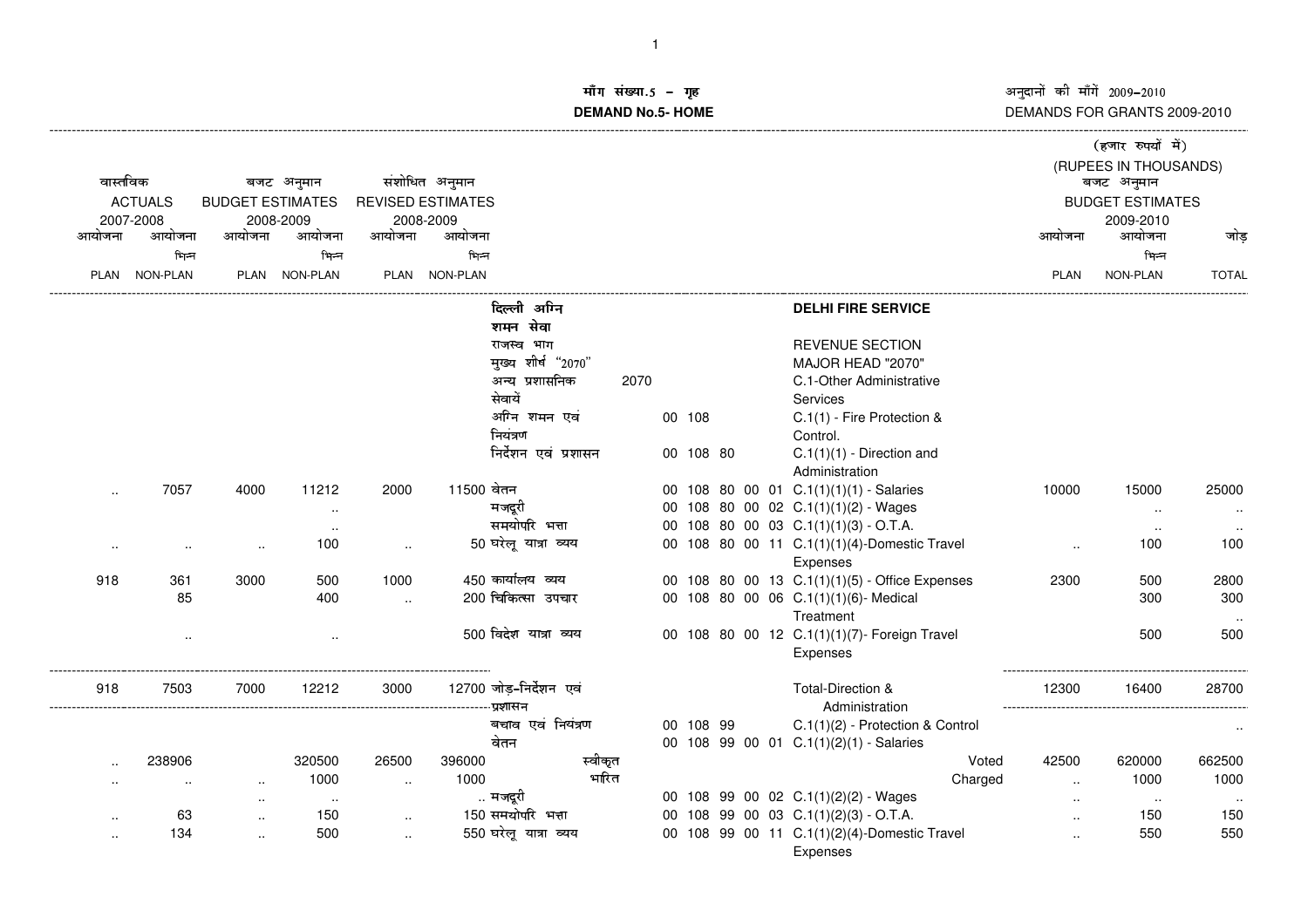ī अनुदानों की माँगें 2009–2010<br>DEMANDS FOR GRANTS 2009-2010  $\frac{1}{2}$  की माँगें 2009-2010

*Contract State State State State* 

## ँग संख्या.5 –<br>MAND Ne 5 H **MANI** गृह<br>ON<br>-**DEMAND No.5- HOME**--------------------------------------------------------------------------------------------------------------------------------------------------------------------------------------------------------------------------------------------------------------------------------------

|           |                        |                                      |                      |           |                          |                          |  |           |  |  |                                                                |             | (हजार रुपया म)                      |                            |  |  |  |
|-----------|------------------------|--------------------------------------|----------------------|-----------|--------------------------|--------------------------|--|-----------|--|--|----------------------------------------------------------------|-------------|-------------------------------------|----------------------------|--|--|--|
|           | वास्तविक<br>बजट अनुमान |                                      |                      |           |                          | संशोधित अनुमान           |  |           |  |  |                                                                |             | (RUPEES IN THOUSANDS)<br>बजट अनुमान |                            |  |  |  |
|           | <b>ACTUALS</b>         | <b>BUDGET ESTIMATES</b><br>2008-2009 |                      |           | <b>REVISED ESTIMATES</b> |                          |  |           |  |  |                                                                |             | <b>BUDGET ESTIMATES</b>             |                            |  |  |  |
|           | 2007-2008              |                                      |                      | 2008-2009 |                          |                          |  |           |  |  |                                                                |             | 2009-2010                           |                            |  |  |  |
| आयोजना    | आयोजना                 | आयोजना                               | आयोजना               | आयोजना    | आयोजना                   |                          |  |           |  |  |                                                                | आयोजना      | आयोजना                              | जोड़                       |  |  |  |
|           | भिन्न                  |                                      | भिन्न                |           | भिन्न                    |                          |  |           |  |  |                                                                |             | भिन्न                               |                            |  |  |  |
|           | PLAN NON-PLAN          |                                      | PLAN NON-PLAN        |           | PLAN NON-PLAN            |                          |  |           |  |  |                                                                | <b>PLAN</b> | NON-PLAN                            | <b>TOTAL</b>               |  |  |  |
|           |                        |                                      |                      |           |                          | कार्यालय व्यय            |  |           |  |  | 00 108 99 00 13 C.1(1)(2)(5) - Office Expenses                 |             |                                     |                            |  |  |  |
| 4328      | 17529                  | 8000                                 | 20000                | 12000     | 17500                    | स्वीकृत                  |  |           |  |  | Voted                                                          | 8000        | 20000                               | 28000                      |  |  |  |
|           | 794                    |                                      | 1000                 | $\ddotsc$ | 1000                     | भारित                    |  |           |  |  | Charged                                                        |             | 1000                                | 1000                       |  |  |  |
|           |                        | $\ddotsc$                            | $\cdot$ .            |           |                          | मरम्मत एवं रखरखाव        |  |           |  |  | 00 108 99 00 27 C.1(1)(2)(6) - Maintenance &<br>Repairs        | $\cdot$ .   | $\ddotsc$                           | $\sim$ 100 $\pm$<br>$\sim$ |  |  |  |
| 38026     |                        | 106800                               |                      | 91300     |                          | मशीनरी एंव उपकरण         |  |           |  |  | 00 108 99 00 52 C.1(1)(2)(7) - Machinery &<br>Equipment        | 80000       |                                     | 80000<br>$\sim$            |  |  |  |
| $\cdot$ . | 6110                   |                                      | 9000                 | $\ddotsc$ |                          | 8000 सामग्री एवं आपूर्ति |  |           |  |  | 00 108 99 00 21 C.1(1)(2)(8) - Supplies &<br>Material          | $\ddotsc$   | 9000                                | 9000<br>$\sim$             |  |  |  |
| $\cdot$ . | 31043                  |                                      | 12500                | $\ddotsc$ | 12500 मोटर वाहन          |                          |  |           |  |  | 00 108 99 00 51 C.1(1)(2)(9)- Motor Vehicles.                  |             | 15000                               | 15000                      |  |  |  |
| 3714      |                        | 5000                                 | $\mathbf{r}$         | 5000      |                          | प्रचार व प्रसार          |  |           |  |  | 00 108 99 00 26 C.1(1)(2)(10)- Advertisement &<br>Publicity    | 5000        | $\bar{\mathcal{A}}$                 | 5000<br>$\sim$             |  |  |  |
| 197       | $\ldots$               | 200                                  | $\ddot{\phantom{a}}$ | 200       |                          | व्यवसायिक सेवाऐं         |  |           |  |  | 00 108 99 00 28 C.1(1)(2)(11)- Professional<br><b>Services</b> | 200         | $\ldots$                            | 200                        |  |  |  |
| $\cdot$ . | 6106                   |                                      | 5000                 | $\sim$    |                          | 8000 चिकित्सा उपचार      |  |           |  |  | 00 108 99 00 06 C.1(1)(2)(12)- Medical<br>Treatment            |             | 6000                                | 6000<br>٠.                 |  |  |  |
|           | $\sim$                 |                                      | 10000                |           |                          | किराया महसूल<br>और कर    |  |           |  |  | 00 108 99 00 14 C.1(1)(2)(13)- Rent Rate & Taxes               |             | $\ldots$                            | $\ddot{\phantom{a}}$       |  |  |  |
| 4         |                        | 3000                                 |                      | 2000      |                          | सूचना तकनीक              |  |           |  |  | 00 108 99 00 99 C.1(1)(2)(14)- Information<br>Technology       | 2000        |                                     | 2000                       |  |  |  |
|           |                        |                                      | 10000                |           | 9000                     |                          |  |           |  |  | 00 108 99 00 24 C.1(1)(2)(15)- P.O.L.                          |             | 10000                               | 10000                      |  |  |  |
| 46269     | 300685                 | 123000                               | 389650               | 137000    |                          | 453700 जोड़-बचाव एवं     |  |           |  |  | Total - Protection & Control                                   | 137700      | 682700                              | 820400                     |  |  |  |
| 46269     | 299891                 | 123000                               | 387650               | 137000    | 451700                   | स्वीकृत                  |  |           |  |  | Voted                                                          | 137700      | 680700                              | 818400                     |  |  |  |
|           | 794                    |                                      | 2000                 |           | 2000                     | भारित                    |  |           |  |  | Charged                                                        |             | 2000                                | 2000                       |  |  |  |
|           |                        |                                      |                      |           |                          | प्रशिक्षण                |  | 00 108 79 |  |  | $C.1(1)(3)$ - Training.                                        |             |                                     |                            |  |  |  |
| $\ddotsc$ | 10288                  |                                      | 14438                |           | 17000 वेतन               |                          |  |           |  |  | 00 108 79 00 01 C.1(1)(3)(1) - Salaries                        |             | 22500                               | 22500                      |  |  |  |
|           |                        |                                      |                      |           |                          | मजदूरी                   |  |           |  |  | 00 108 79 00 02 C.1(1)(3)(2) - Wages                           |             |                                     |                            |  |  |  |
|           |                        |                                      |                      |           |                          | समयोपरि भत्ता            |  |           |  |  | 00 108 79 00 03 C.1(1)(3)(3) - O.T.A.                          |             |                                     |                            |  |  |  |
|           |                        |                                      |                      |           |                          |                          |  |           |  |  |                                                                |             |                                     |                            |  |  |  |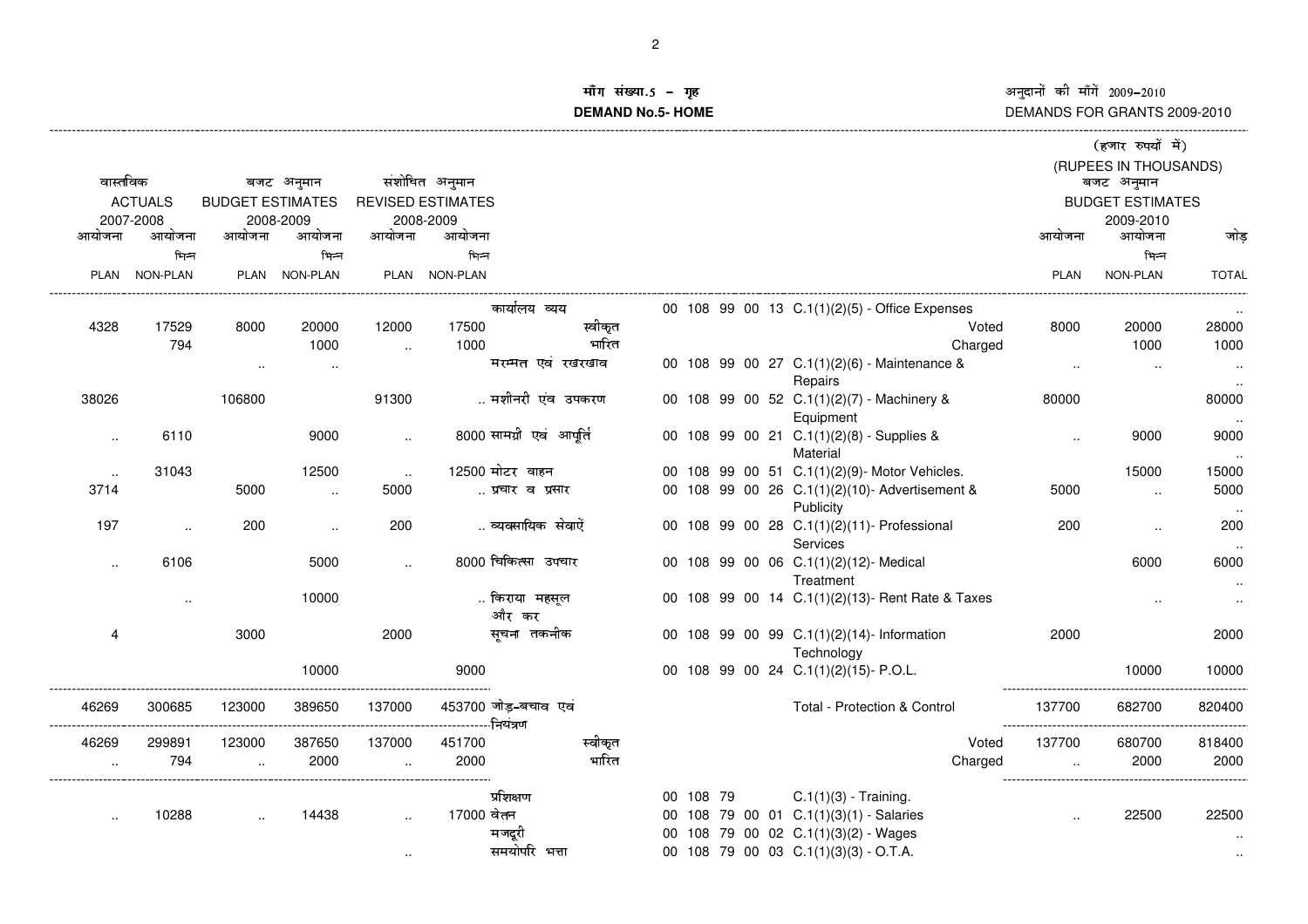¡¢¢£¤ ¡¢¥¢DEMANDS FOR GRANTS 2009-2010

 ¦§¨©ª«¬-------------------

## ॉंग संख्या.5 −<br>MAND Ne.5 H **DEMAND No.5- HOME**

-------------------------------------------------------------------------------------------------------------------------------------------------------------------------------------------------------------------------------------------------------------------

|                             |                     |                         |                     |          |                          |                                     |  |  |                                                          |                        | राज्यार एकमा पर                     |                |
|-----------------------------|---------------------|-------------------------|---------------------|----------|--------------------------|-------------------------------------|--|--|----------------------------------------------------------|------------------------|-------------------------------------|----------------|
| वास्तविक                    |                     |                         | बजट अनुमान          |          | संशोधित अनुमान           |                                     |  |  |                                                          |                        | (RUPEES IN THOUSANDS)<br>बजट अनुमान |                |
|                             | <b>ACTUALS</b>      | <b>BUDGET ESTIMATES</b> |                     |          | <b>REVISED ESTIMATES</b> |                                     |  |  |                                                          |                        | <b>BUDGET ESTIMATES</b>             |                |
| आयोजना                      | 2007-2008<br>आयोजना | आयोजना                  | 2008-2009<br>आयोजना | आयोजना   | 2008-2009<br>आयोजना      |                                     |  |  |                                                          | आयोजना                 | 2009-2010<br>आयोजना                 | जोड़           |
|                             | भिन्न               |                         | भिन्न               |          | भिन्न                    |                                     |  |  |                                                          |                        | भिन्न                               |                |
|                             | PLAN NON-PLAN       |                         | PLAN NON-PLAN       |          | PLAN NON-PLAN            |                                     |  |  |                                                          | <b>PLAN</b>            | NON-PLAN                            | <b>TOTAL</b>   |
| $\ddotsc$                   | 304                 |                         | 1000                |          |                          | 2000 घरेलू यात्रा व्यय              |  |  | 00 108 79 00 11 C.1(1)(3)(4)-Domestic Travel<br>Expenses | $\ddotsc$              | 1000                                | 1000           |
| $\ddotsc$                   | 500                 |                         | 1000                |          |                          | 1000 कार्यालय व्यय                  |  |  | 00 108 79 00 13 C.1(1)(3)(5) - Office Expenses           |                        | 1000                                | 1000           |
|                             |                     | $\ddotsc$               |                     |          |                          | मरम्मत एवं रखरखाव                   |  |  | 00 108 79 00 27 C.1(1)(3)(6) - Maintenance &             | $\ddotsc$              |                                     | $\cdot\cdot$   |
|                             |                     |                         |                     |          |                          |                                     |  |  | repairs                                                  |                        |                                     |                |
|                             |                     |                         |                     |          |                          | मशीनरी एंव उपकरण                    |  |  | 00 108 79 00 52 C.1(1)(3)(7) - Machinery &<br>Equipment  |                        |                                     |                |
|                             |                     |                         | 200                 |          |                          | 100 सामग्री एवं आपूर्ति             |  |  | 00 108 79 00 21 C.1(1)(3)(8) - Supplies &<br>Material    | $\ddot{\phantom{a}}$   | 200                                 | 200            |
|                             | 136                 |                         | 200                 |          |                          | 100 छात्रवृति एवं वजीफा             |  |  | 00 108 79 00 34 C.1(1)(3)(9) - Scholarship<br>& Stipend  |                        | 100                                 | 100            |
|                             |                     |                         | $\ldots$            |          |                          | व्यवसायिक सेवाऐं                    |  |  | 00 108 79 00 28 C.1(1)(3)(10) - Professional<br>Services |                        |                                     |                |
| $\ddotsc$                   | 498                 |                         | 500                 |          |                          | 500 चिकित्सा उपचार                  |  |  | 00 108 79 00 06 C.1(1)(3)(11)- Medical<br>Treatment      |                        | 500                                 | 500            |
|                             | 11726               |                         | 17338               |          |                          | 20700 जोड-प्रशिक्षण                 |  |  | Total - Training                                         |                        | 25300                               | 25300          |
| ------------------<br>47187 | 319914              | 130000                  | 419200              | 140000   |                          | 487100 जोड़-अग्नि शमन व<br>नियंत्रण |  |  | <b>Total-Fire Protection &amp; Control</b>               | <br>150000             | 724400                              | 874400         |
| 47187                       | 319120              | 130000                  | 417200              | 140000   | 485100                   | स्वीकृत                             |  |  | Voted                                                    | 150000                 | 722400                              | 872400         |
| $\ddotsc$                   | 794                 |                         | 2000                | $\ldots$ | 2000                     | भारित                               |  |  | Charged                                                  |                        | 2000                                | 2000           |
| 47187                       | 319914              | 130000                  | 419200              | 140000   |                          | 487100 जोड़-मुख्य शीर्ष "2070"      |  |  | TOTAL - MAJOR HEAD"2070"                                 | 150000                 | 724400                              | 874400         |
| 47187                       | 319120              | 130000                  | 417200              |          |                          |                                     |  |  |                                                          |                        |                                     |                |
|                             | 794                 |                         | 2000                | 140000   | 485100<br>2000           | स्वीकृत<br>भारित                    |  |  | Voted<br>Charged                                         | 150000                 | 722400<br>2000                      | 872400<br>2000 |
| $\cdot$ .                   |                     | $\ldots$                |                     | $\ldots$ |                          |                                     |  |  |                                                          | $\cdot$ .              |                                     |                |
| 47187                       | 319914              | 130000                  | 419200              | 140000   |                          | 487100 जोड-राजस्व भाग               |  |  | TOTAL - REVENUE SECTION                                  | 150000<br>------------ | 724400                              | 874400         |
| 47187                       | 319120              | 130000                  | 417200              | 140000   | 485100                   | स्वीकृत                             |  |  | Voted                                                    | 150000                 | 722400                              | 872400         |
|                             |                     |                         |                     |          |                          |                                     |  |  |                                                          |                        |                                     |                |